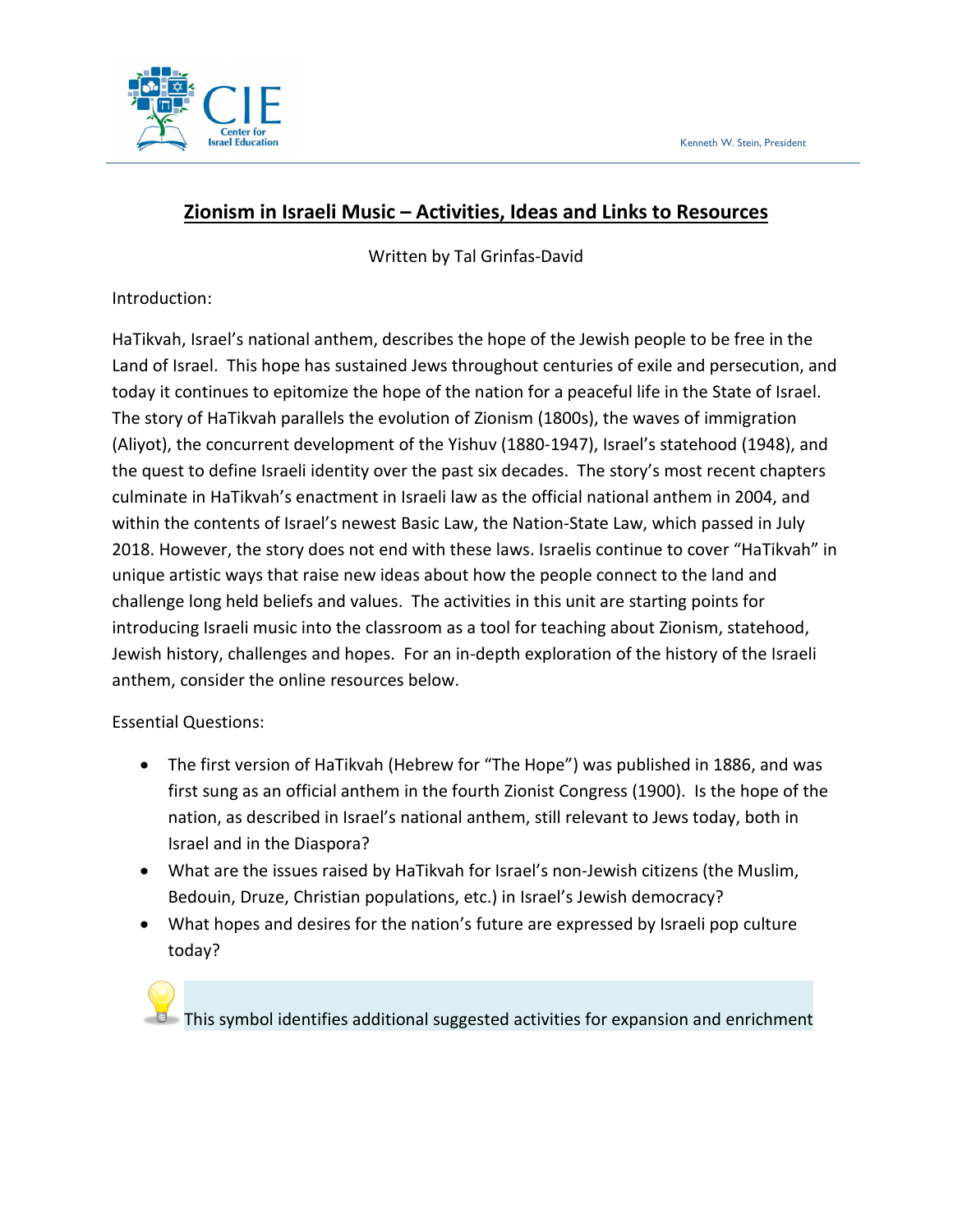

## **Activity 1 – Examining HaTikvah's Lyrics and History**

Provide the lyrics in Hebrew, English and transliteration for students:

Ask students to read the lyrics and analyze themes, word choice, symbolism, etc. Students should consider, "Is the hope of the nation, as described in Israel's national anthem (first version published in 1886), still relevant to Jews today, both in Israel and in the Diaspora? Is it relevant to you personally?"

For introduction to the function of anthems: In groups, students should examine the translation of HaTikvah, the lyrics to the American national anthem, and an anthem of any other country they choose, and then compare and contrast them. Ask students to reflect on the themes and symbolism in the American national anthem, and that of the third country chosen, and then to consider: "What is the purpose of an anthem in general? What is common among all three anthems? How does HaTikvah differ from the others?"

 $\mathbb{B}$  For historical context: Divide the students into three groups:

Group 1 is to investigate and report on the first Aliyah (BILU) and the immigrants' hopes and dreams.

Group 2 is to investigate Naftali Herz Imber, the author of the poem on which "HaTikvah" is based, and report on his life, hopes and aspirations, and his influence on Jews in Palestine.

Group 3 is to investigate and report on HaTikvah's history, where and when it was sung, why it only became the official national anthem in 2004, and what other songs were considered.

Have students present their findings to the class. After groups report on their findings, ask students to consider: "How do historical context, time, venue and place change the way HaTikvah is received? How does the singing change when HaTikvah is performed at memorials and ceremonies as opposed to soccer games and dance clubs? Is it disrespectful to change the anthem? Explore different covers of America's anthem and how these versions were received" (We suggest bringing commentary on Jimi Hendrix's version of the national anthem).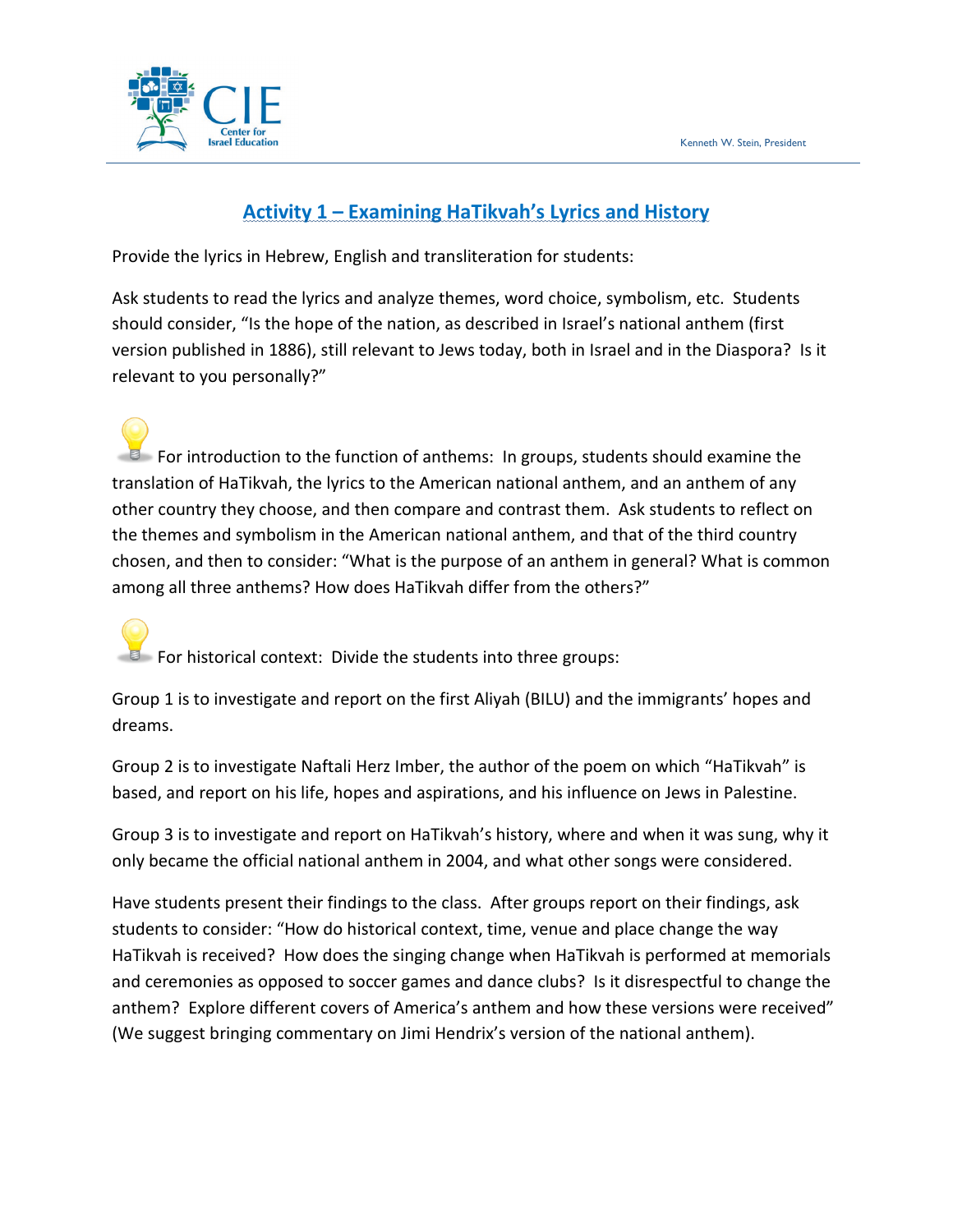

For current comparisons: Show online videos [\(www.youtube.com\)](http://www.youtube.com/) of HaTikvah performed in different venues with different artistic styles, and ask students to create their own musical cover of the song.

Cover of HaTikvah by Frankie Perez <http://www.youtube.com/watch?v=Czcqw0gUma4&feature=related>

Cover of HaTikvah by Marty & Misha Goetz:<https://www.youtube.com/watch?v=PrXz8KT0duU>

Cover on the Jerusalem light rail[: https://www.youtube.com/watch?v=KEZ6sgBNPio](https://www.youtube.com/watch?v=KEZ6sgBNPio)

Israel Defense Forces Cover:<https://www.youtube.com/watch?v=GQCu9kl68Tg>

Acapella Cover:<https://www.youtube.com/watch?v=5rvDqu7kHQQ>

HaTikvah sung around the world:<https://www.youtube.com/watch?v=viu48BxOBnA>

Unique Cover of HaTikvah by Neshama Carlebach (modified words to include Israel's Arab Population):<https://www.youtube.com/watch?v=vNoNgnr3NhY>

**E** For historical context: Expand the activity to include a comparison between HaTikvah and HaRav Kook's response to its publication with his version. Lesson plan and materials found at: <http://www.lookstein.org/resources/hatikvah1.htm>

**E** For student personalization: Have students prepare online presentations for the class with PowerPoint presentations or usin[g Prezi.](https://prezi.com/) Presentations could describe different covers of the song, various celebrities who sang HaTikvah in public ceremonies over the years, word associations from the lyrics, collages of images and words depicting what it means to them personally, etc.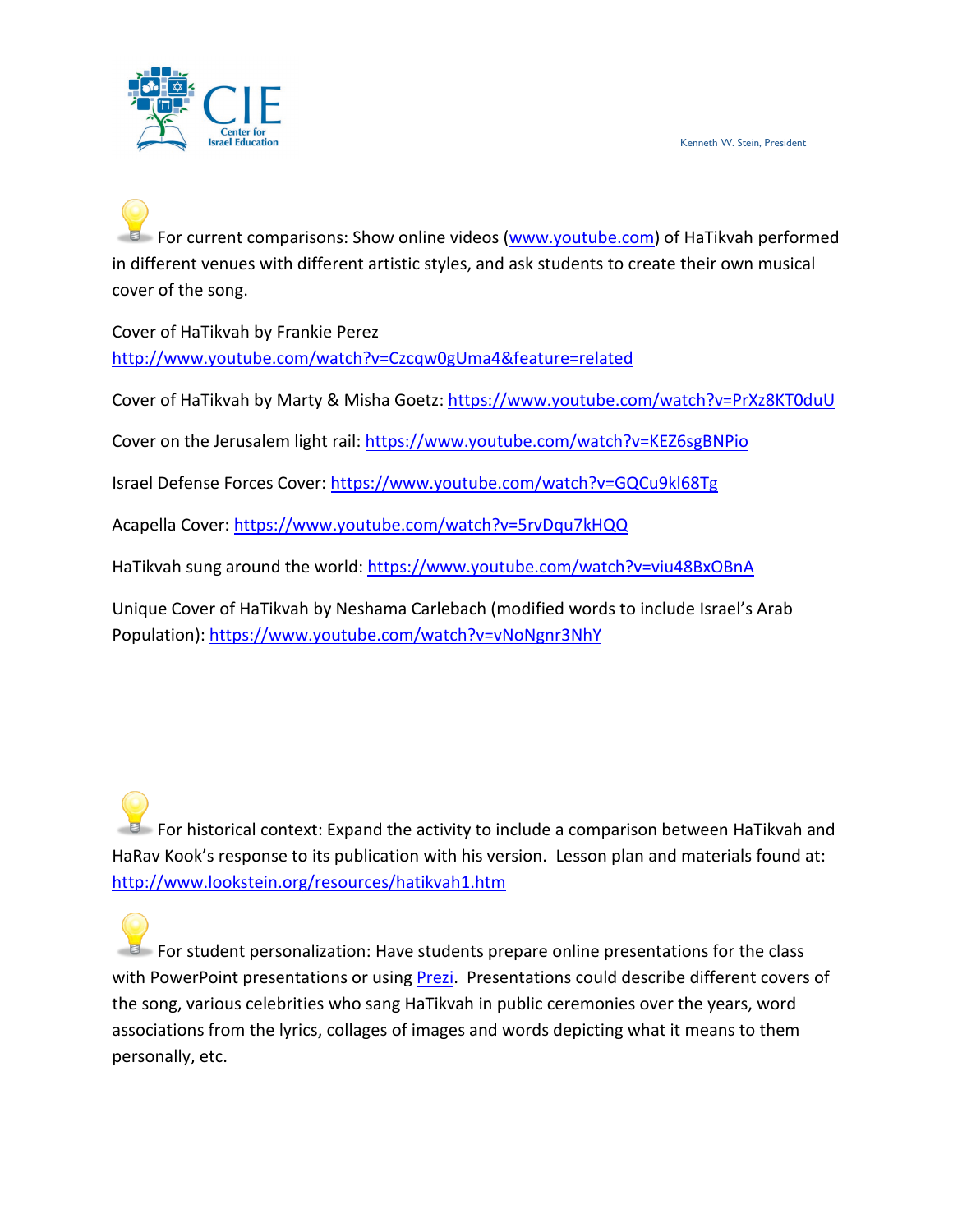

For connections to Jewish life: Explore with students: where are these Jewish national hopes and desires reflected in Jewish life? Examine specific examples in Jewish prayer, ritual, holidays, Tanakh, text, etc.

Online Resources for the history of the song:

<http://www.jr.co.il/pictures/stamps/jrst0431e.jpg>

<http://www.jewishvirtuallibrary.org/jsource/History/hatikva.html>

<https://www.myjewishlearning.com/article/hatikvah/>

<https://israeled.org/hatikvah-officially-declared-national-anthem/>

### **Activity 2 – Exploring the Challenges of a Jewish Democracy**

What are common characteristics of Jewish people that distinguish them?

In groups, ask students to brainstorm common characteristics of Jewish peoplehood and generate a list. Then, ask them to reach a consensus: they should identify and rank what they believe are the most important five characteristics. [Expect responses such as: belief, prayer, calendar and holidays, language, connection to Israel, reading the Torah, food, etc.] Compare the groups' results. Ask students: "Does one need all, some, one or none of these characteristics in order to belong to the Jewish people?"

Israel is a Jewish democracy – what does that mean in reality? What are the characteristics of a Jewish democracy?

Examine the passages in Israel's Declaration of Independence that define its democracy. What are the rights of citizens as anchored in law by this document?

"The State of Israel will be open to the immigration of Jews from all countries of their dispersion; will promote the development of the country for the benefit of all its inhabitants; will be based on the precepts of liberty, justice, and peace taught by the Hebrew Prophets; will uphold the full social and political equality of all its citizens, without distinction of race, creed, or sex; will guarantee full freedom of conscience,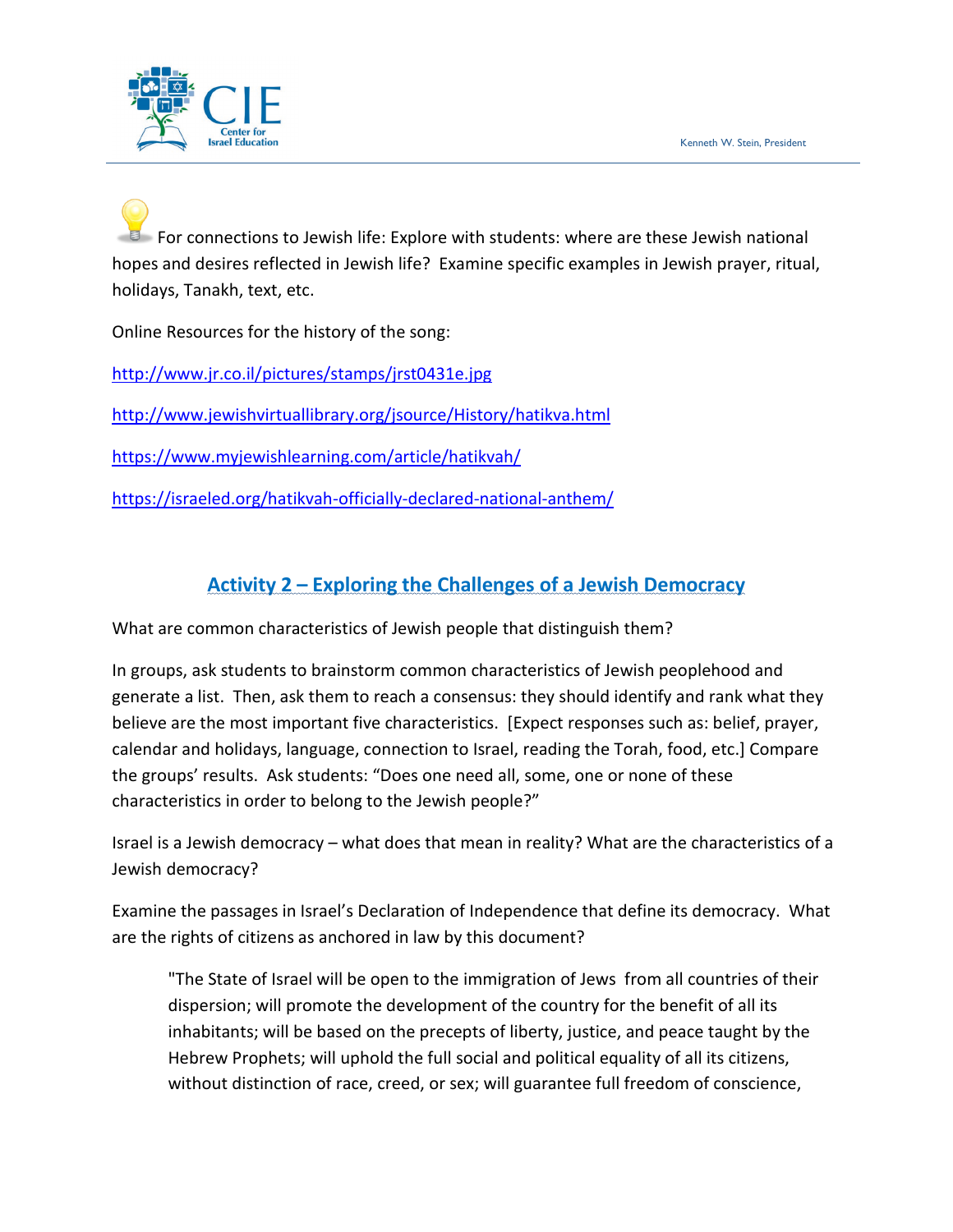

worship, education, and culture; will safeguard the sanctity and inviolability of the shrines and Holy Places of all religions; and will dedicate itself to the principles of the Charter of the United Nations."

In what way does Israel's Jewish character distinguish it from other democracies? Discuss with the class. Ask students to surmise how Arab and other non-Jewish minority citizens feel about the Israeli anthem. Does translating it into Arabic mitigate the feeling that it does not apply to all citizens?

**E** For exploring multiple perspectives: Have students simulate the debate that took place in the Knesset in 2003, in which, as Knesset members, they take sides on the issue of whether to officially enact HaTikvah as Israel's national anthem.

**E** For exploring challenges of pluralism in democracy: Have students discuss whether Arab Israeli Knesset members should have to sing HaTikvah in the Knesset or whether they should have to stand while Jewish Israeli Knesset members sing it. Ask students, "Should there be a separate anthem for Arab Israelis?" As an added challenge, ask students to compare this issue in other countries. Which have changed their national anthems and why? What has the debate been like in the United States? Should there be new versions to be inclusive of future populations or is an anthem a picture of a country in its first moments of independence?

Online Resources:

Israeli Arabs feel left out of anthem[: https://www.ynetnews.com/articles/0,7340,L-](https://www.ynetnews.com/articles/0,7340,L-4397079,00.html)[4397079,00.html](https://www.ynetnews.com/articles/0,7340,L-4397079,00.html)

Israeli-Arab Member of Knesset refuses to sing HaTikvah: [https://www.jpost.com/Israel-](https://www.jpost.com/Israel-News/Israeli-Arab-MK-Id-rather-die-than-sing-Israeli-anthem-517831)[News/Israeli-Arab-MK-Id-rather-die-than-sing-Israeli-anthem-517831](https://www.jpost.com/Israel-News/Israeli-Arab-MK-Id-rather-die-than-sing-Israeli-anthem-517831)

[Arab Members of Knesset walk out of their swearing-in ceremony during the singing of](https://www.timesofisrael.com/arab-mks-walk-out-on-anthem-during-knesset-swearing-in-ceremony/)  [HaTikvah: https://www.timesofisrael.com/arab-mks-walk-out-on-anthem-during-knesset](https://www.timesofisrael.com/arab-mks-walk-out-on-anthem-during-knesset-swearing-in-ceremony/)[swearing-in-ceremony/](https://www.timesofisrael.com/arab-mks-walk-out-on-anthem-during-knesset-swearing-in-ceremony/)

Excerpt from As'ad Ghanem's Journal Article in 2016: Israel's Second-Class Citizens: Arabs in Israel and the Struggle for Equal Rights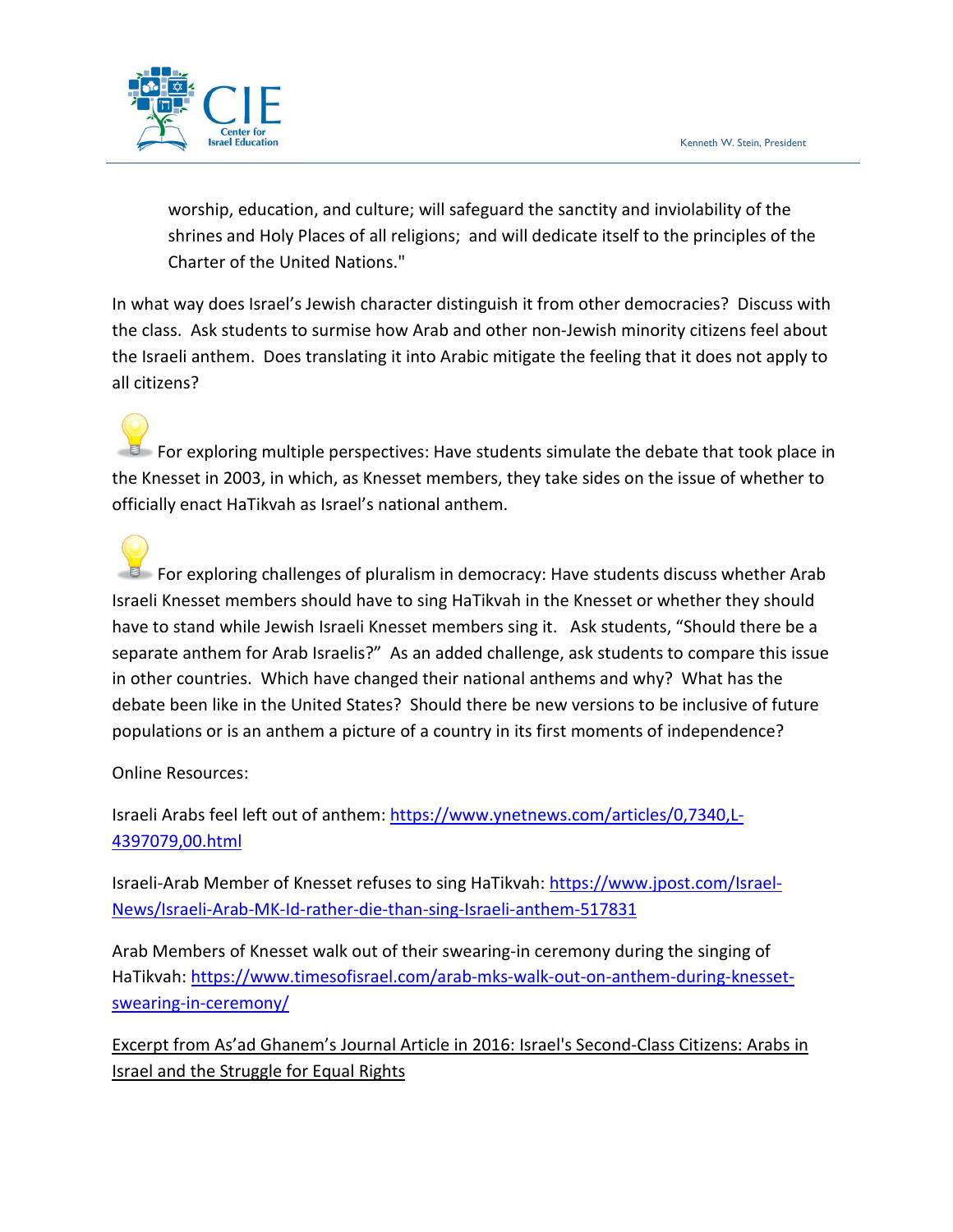

*As'ad Ghanem is an Israeli Arab academic. He has published 14 books and numerous articles about ethnic politics in divided societies, including about ethnic divisions and Arab-Jewish relations in Israel.*

"And then there is the fact that Israel defines itself along ethnonationalist lines that exclude the Arab minority- from a national anthem that famously describes the yearning of a Jewish soul for a homeland in Zion to a flag that displays a Star of David. In these ways, the Israeli government has maintained the dominance of the Jewish majority and denied Arabs genuine equality."

# **Activity 3 – Exploring Zionism in Modern Israel's Pop Culture**

Compare the hope expressed in HaTikvah to the hope of current mainstream Israeli musicians as expressed by Subliminal and Tact (Israeli rappers and musicians).

Subliminal: "Tikva[" https://www.youtube.com/watch?v=3ruI9liCHBQ](https://www.youtube.com/watch?v=3ruI9liCHBQ)

[The song was first performed for Israeli soldiers in the celebrations for Israel's 55<sup>th</sup> year of independence. The lyrics present a harsh Israeli reality of war, terrorist attacks, loss and disillusionment as the promises of peace from past generations have not yet materialized. This reality is juxtaposed with the hope of the Jewish people, as expressed in HaTikvah, to live in the land of Israel as a free people. The rapper asks for strength and courage to endure hard times in the ultimate quest for peace in the land.]

Tact: "Flowers in the Barrel"

### <https://www.youtube.com/watch?v=KBnGbqJWsyM>

[Since the Hamas takeover of the Gaza Strip and the daily barrage of rockets fired from Gaza into the southern region of Israel, this version of "Flowers in the Barrel" has become increasingly relevant. The singers revisit the idyllic hope generated by the original version of the song (see below). The lyrics first invoke the innocence of the 1960s, immediately followed by a depiction of current warfare, personal loss, and grief. The authors explicitly convey a message that "it is forbidden to give up." The call is to unite and galvanize around the original dream of Jewish hope rather than to abandon one's home for a better reality. The lyrics end with the idyllic vision of peace from the original version, maintaining the hope for peace for the Jewish people in the Land of Israel.]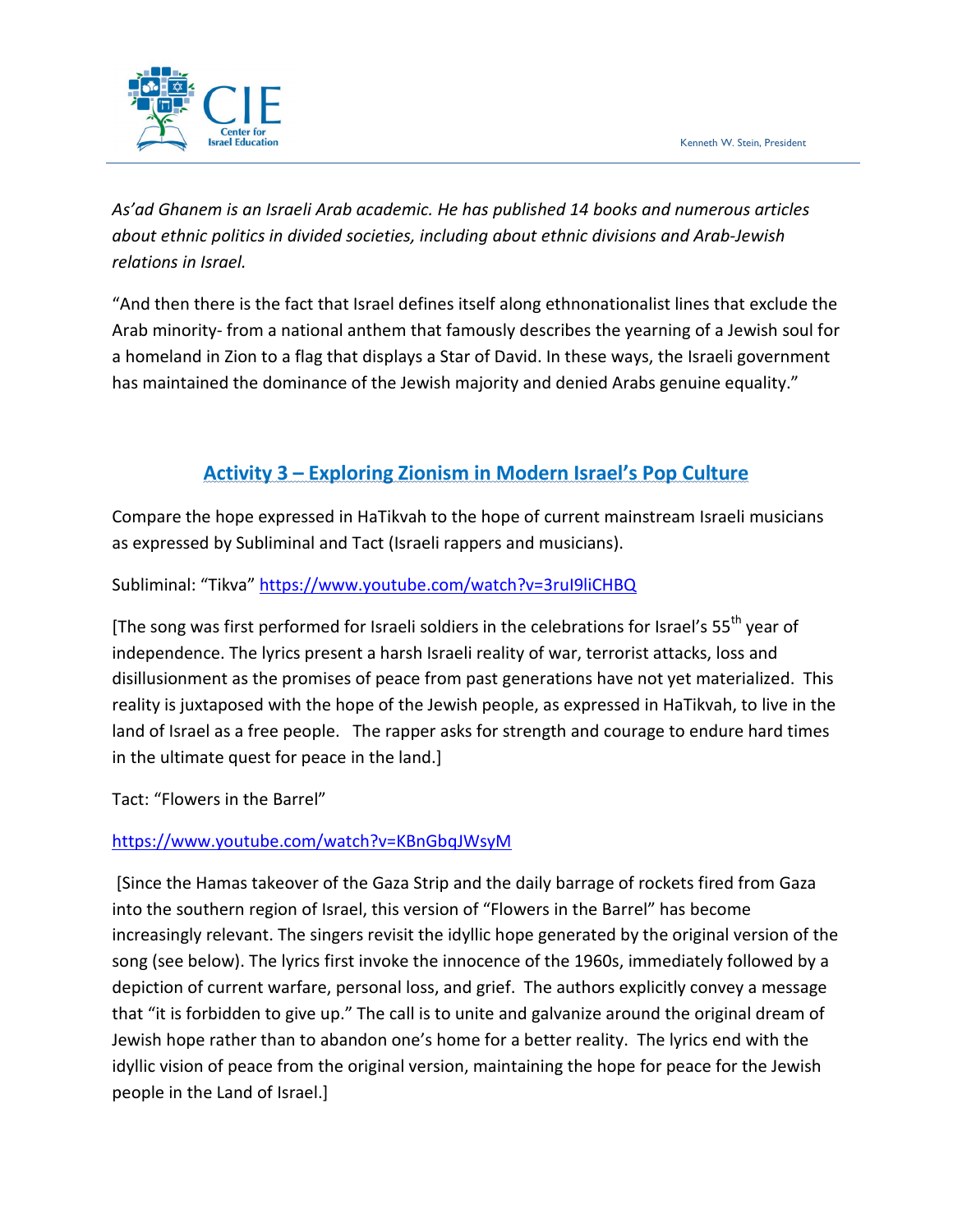

The original recording of "Flowers in the Barrel" by Lehakat HaNachalim: singing to troops in Sinai in 1970

#### <https://www.youtube.com/watch?v=EwvAywMw93M&t=53s>

[Written during the War of Attrition (1967-1970), the song conveys an idyllic outcome of war with soldiers returning from war to Tel Aviv, being showered with flowers. The poem uses symbols of the seasons and landmarks in the Land of Israel to paint this rosy picture of hope for the immediate future. The song became symbolic of the times, and has since gained popularity, becoming an Israeli hit for all generations.]

**E** For experiential exploration of past and present themes: Have students watch the YouTube clips and practice singing/performing the song for a school performance, or create a cover of their own to record and post on the website. Lyrics to the following versions (in Hebrew and English) provided below. Ask students to discuss whether Zionism is merely the fulfillment of the Jewish dream to establish a Jewish state, the "hope" to accomplish that reality, or whether Zionism's goal is to establish the state *and* have it accepted by all nations as a rightful objective of the Jewish people.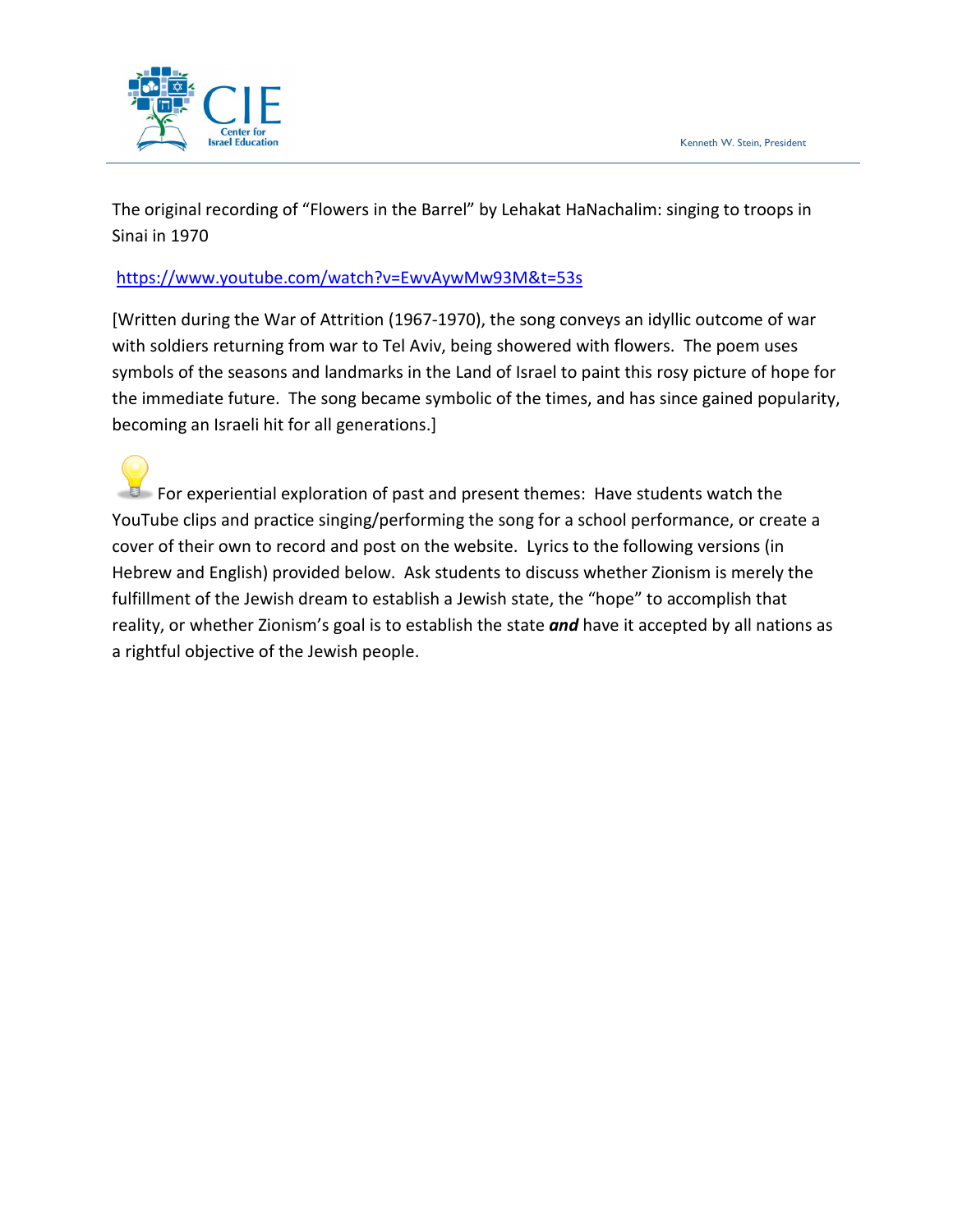#### Kenneth W. Stein, President



### **Hope (Subliminal and the Shadow)**

I saw how many they went Too many of them did not return Friends separated, houses broken, tears of families spilled Buds of people flowers that didn't flower The hope in our heads, the love in our hearts, the dream in our spirits so we continue in our path. The silence has disappeared for it, again sounds of war Another soldier returns, wrapped in what? In the flag of the country Blood and tears absorbed by the land And another shocked mother is left with just a picture The hope is locked in the heart, the strong nation will not fold over Because the SOB that can stop Israel has not yet been born.

Give me the hope to accept what there isn't The strength to change what there is.

Come let's continue, our life is in front of us It's not late because tomorrow is a new day The dream will perish if we lose the hope So reach out to love.

You promised a dove, in the sky there's a hawk Brother, poisonous twig pricks, this is not an olive branch Living in a dream, everybody talks about peace But they shoot, oppress, pull, squeeze the trigger In a world of suicide attacks, the people are still talking Living in an illusion of righteousness, they widen the rift in the nation.

אני ראיתי כמה הם הלכו יותר מדי מהם לא חזרו חברים נפרדו, בתים נשברו דמעות של משפחות נשפכו ניצנים של אנשים, פרחים שלא יפרחו התקווה בראשנו, אהבה בנפשנו החלום ברוחנו אז לעד נמשיך בדרכנו

נעלמה לה הדממה, שוב קולות המלחמה עוד חייל חוזר עטוף במה? בדגל המדינה דם ודמעה נספגים באדמה עוד אמא המומה, נשארה לה רק תמונה ת'תקווה בלב נועל, עם חזק לא נתקפל כי לא נולד הבן זונה שיעצור את ישראל

> תן לי ת'תקווה לקבל מה שאין את הכח לשנות מה שכן

בואו נמשיך, החיים לפנינו לא מאוחר כי מחר יום חדש החלום יגווע אם נאבד את התקווה אז הושיטו יד לאהבה

הבטחתם יונה, ברקיע יש עיט אחי, סרפד רעיל עוקץ זה לא עלה של זית חיים בחלום, כולם מדברים על שלום אבל יורים, לוחצים, מושכים, סוחטים ת'הדק בעולם של פיגועים אנשים תמימים עוד מדברים חיים באשליית הצדק, הם מרחיבים בעם את הסדק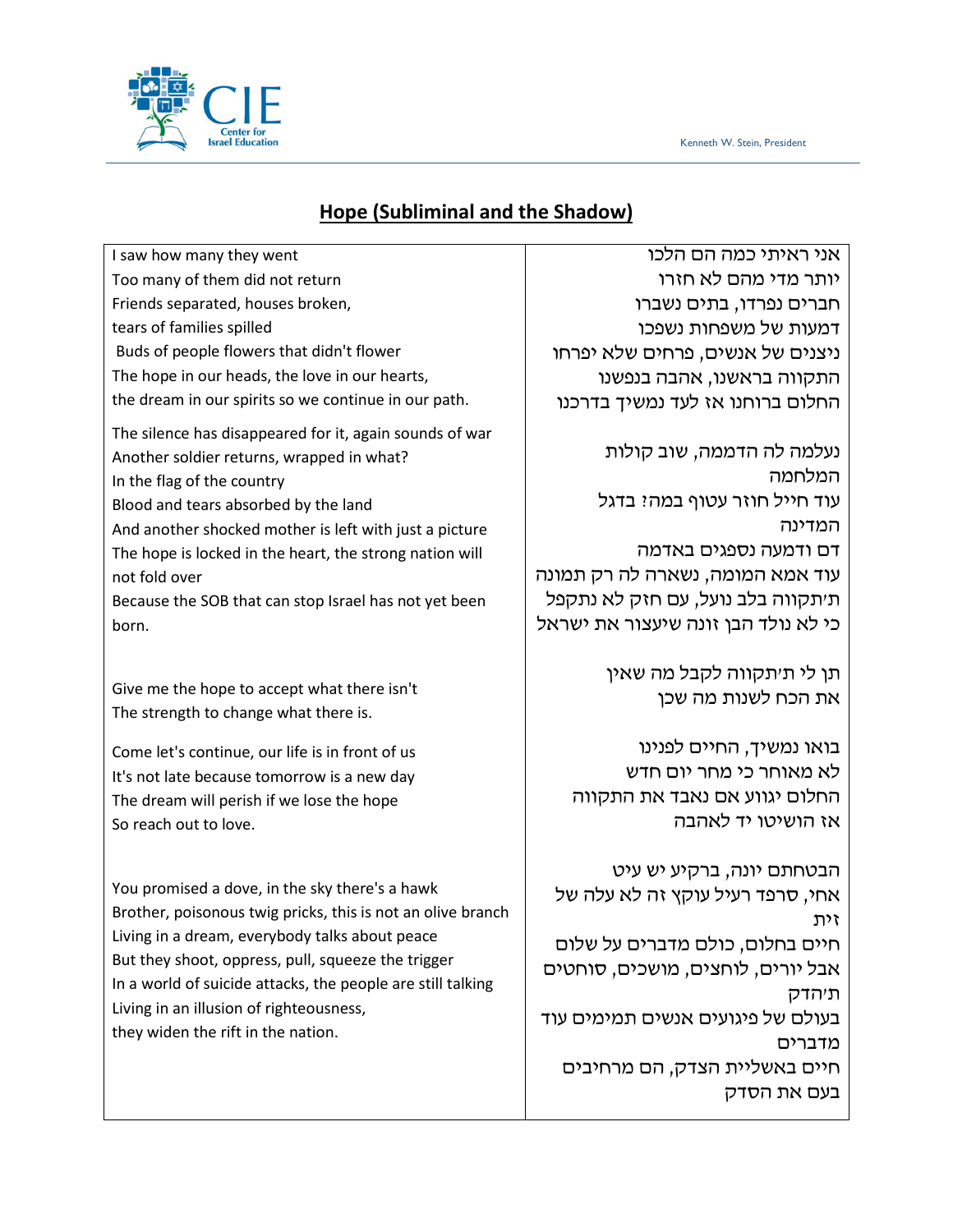

Pass madness every day in order to survive Don't want to live in order to fight, Sub fights in order to live Plant hope, sends out roots Shield in my body for the dream so it won't be shattered to splinters Enough, enough with the hurt, enough with the tears A year that the land bleeds not sleeping and why?

Give me the hope to accept what there isn't The strength to change what there is.

Come let's continue, our life is in front of us It's not late because tomorrow is a new day The dream will perish if we lose the hope So reach out to love

G-d, give me the hope to accept what there isn't Give me the courage to try to fix the world.

Come let's continue, our life is in front of us It's not late because tomorrow is a new day The dream will perish if we lose the hope So reach out to love

עובר טירוף יומיומי כדי לשרוד לא רוצה לחיות כדי להילחם סאב נלחם כדי לחיות

נוטע תקווה, משריש שורשים

מגן בגופי על החלום שלא יתנפץ לרסיסים די, מספיק עם הכאב מספיק עם הדרמה שנה שהאדמה מדממת לא נמה, ולמה

> תן לי ת'תקווה לקבל מה שאין את האומץ לנסות לתקן

בואו נמשיך, החיים לפנינו...

אלוהים, תן לי ת'תקווה לקבל מה שאין תן לי את הכח לשנות את מה שכן תן לי את האומץ לנסות לתקן את העולם

בואו נמשיך, החיים לפנינו...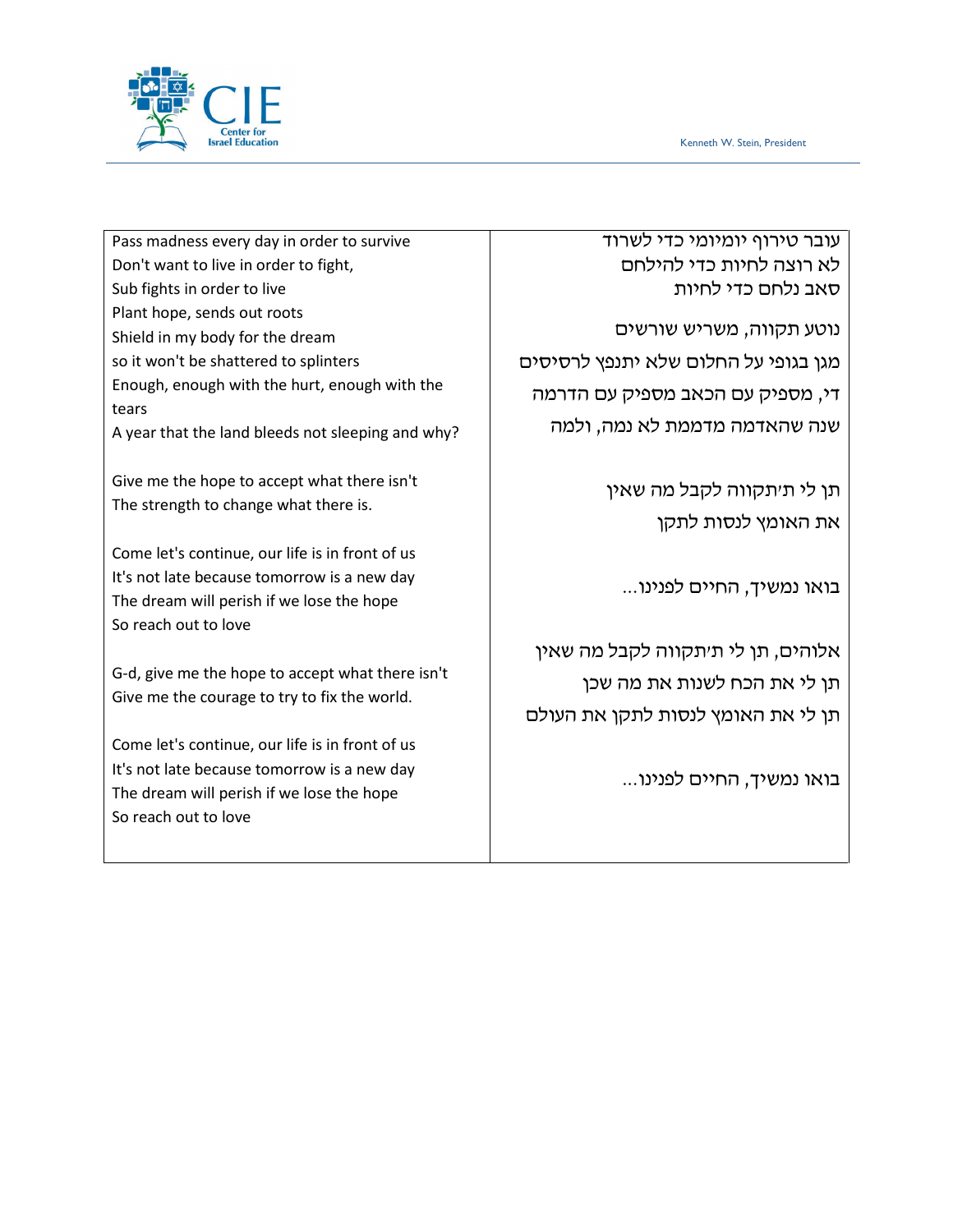לישון

לנשום

העיניים



# **FLOWERS IN THE BARREL (Remake by Tact)**

The sun will stand still between Gaza and Rafah the moon will whiten over the peak of Hermon flowers in the barrel and girls on the watchtower loads of soldiers will return to town. How good it is that you came home took a bath, put the kid to sleep, he waited for you, asked where dad is he did not know you went to bring the peace the sun stands still in Giv'on and the moon in the Ayalon valley dreaming of this place the day we'll stop fighting there and we'll start breathing there fast like a water spring the surviving and liberated pull relations pull relations pull joy and smile love and innocence liberation of two nations from slavery to freedom girls on the watchtower instead of soldiers flowers in the barrels instead of shells I dreamt of the day, woke up in tears listen and I'll let you see. The sun... Enough crying little sister, wipe your eyes dry I stand by your side, I hold your hands השמש תידום בין עזה לרפיח ירח ילבין על פסגת החרמון פרחים בקנה ובנות בצריח ישובו לעיר חיילים בהמון כמה טוב שבאת הביתה עשית אמבטיה, השכבת את הילד הוא חיכה לך, שאל איפה אבא לא ידע שהלכת להביא את השלום שמש בגבעון דום וירח בעמק איילון חולם על המקום הזה ביום שנפסיק בו ללחום ונתחיל בו מהר כמעיין המתגבר ומשתחרר גורר יחס גורר יחס גורר שמחה וחיוך אהבה ותמימות שחרור שני עמים מעבדות לחירות בנות על הצריח במקום חיילים פרחים בקנים במקום פגזים חלמתי על היום התעוררתי בדמעות תקשיבו ואתן לכם לראות השמש תידום בין עזה לרפיח... די לבכות אחות קטנה, נגבי את אני תומך לצידך, מחזיק לך ת'ידיים כולם בסוף מתים, חשוב לי שתדעי שלמרות שהוא נפל חלל נשאר בליבי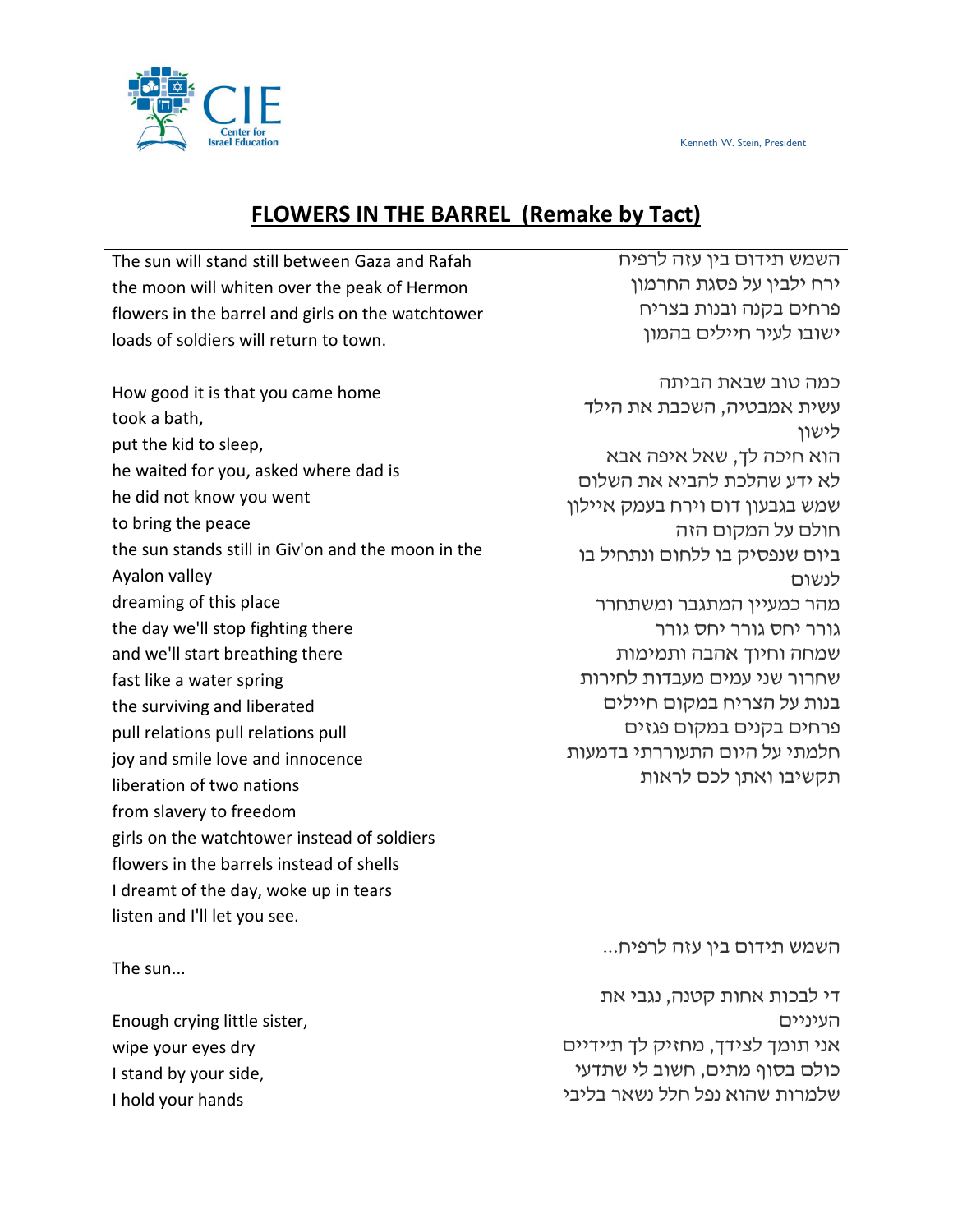

everyone dies at the end, it's important to me for you to know that even though he fell a void stays in my heart again brothers fall like leafs in autumn and it's easiest to get up and leave so they say "change your place change your luck" but there's no hiding from your fate so we stayed here and built a house we believed in doves, peace, olive branches and stood at the anthem, served in the IDF and buried soldiers, sat & cried in shiv'ah fell to our knees and again up on our feet when out of bullets we used our hands enough, our weapon broke waiting for peace I'll stop dreaming this when my heart stops to be quiet.

After 56 years of defense over the house the dove almost lost hope and the olive branch is in my mouth but we're here to remind everyone that it's forbidden to give up on today we need to interweave our folded hands and together we'll turn dream into reality.

Flowers in the barrel and girls on the watchtower loads of soldiers will return to town.

שוב אחים נופלים כמו עלים בשלכת והכי זה קל זה לקום לעזוב ללכת הרי אומרים שנה מקום שנה מזל אך אין להסתתר מיד הגורל אז נשארנו לנו כאן ובנינו לנו בית האמנו ביונה בשלום עלה של זית ועמדנו בהמנון ושירתנו בצבא וקברנו חיילים ובכינו בשבעה נפלנו לברכיים ושוב על הרגליים כשאזלו הכדורים נלחמנו בידיים די נשבר לנו הזין לחכות לשלום אני אפסיק על זה לחלום עד שליבי יידום

אחרי חמישים ושש שנים של הגנה על הבית כמעט ואבדה התקווה ליונה ובפיה עלה של זית אבל אנחנו כאן להזכיר לכולם שאסור לוותר על היום צריך לשלב יד ביד וביחד נהפוך למציאות את החלום

> פרחים בקנה ובנות בצריח ישובו לעיר חיילים בהמון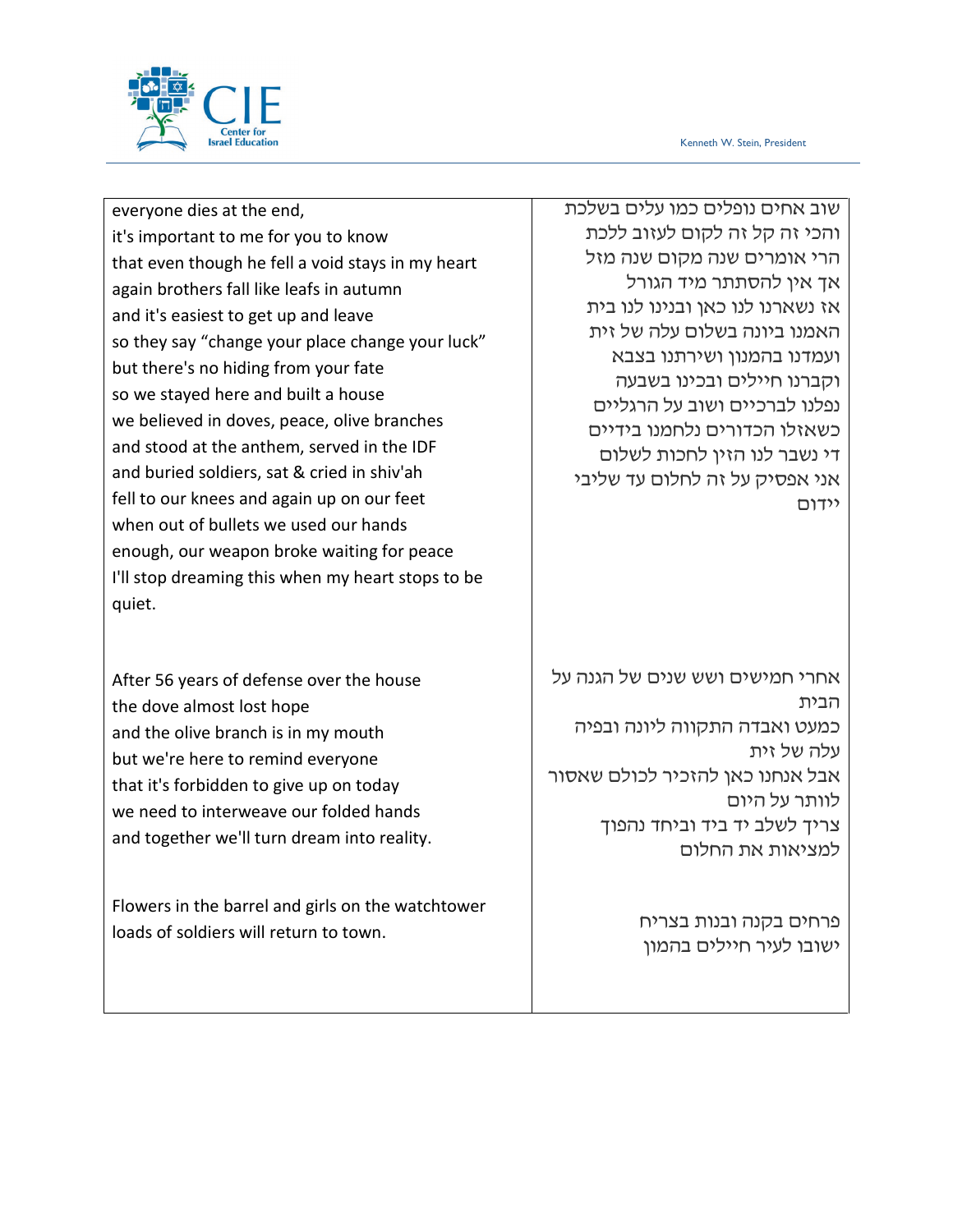

# **Flowers in the Barrel (original)**

When the spring goes to sleep, the pallor is aroused On the fields of fire the last battle will end And a wonderful morning from the valley to the hill Then will rise in music and joy

The sun will stand still between Gaza and Rafah The moon will whiten the peak of the Hermon [mountain] Flowers in the barrel and girls in the turret Will return to the city the soldiers in mass

A single little girl with laurels in her hand To the white city [Tel Aviv] will set out in songs And on a flattered soldier will put a yellow-weed in the lapel

And the skies are so clear

The sun will stand still between Gaza and Rafah The moon will whiten the peak of the Hermon Flowers in the barrel and girls in the turret Will return to the city the soldiers in mass

The soldiers to the city will arrive as a large crowd With young girls and song, with golden flowers And all which knew grief and mourning Will no longer know fall [of autumn leaves] and battle

כשאביב נרדם יעור בחיוורון בשדות האש ייתם הקרב האחרון ובוקר נהדר מן הבקעה להר אז יעלה בזמר, ברון.

השמש ידם בין עזה לרפיח, ירח ילבין על פסגת החרמון פרחים בקנה ובנות בצריח ישובו לעיר חיילים בהמון.

ילדה אחת קטנה ובידה זרים, לעיר הלבנה תצא אז בשירים, ולחייל נרגש תשים סביון בדש, והשמיים כה בהירים.

השמש ידם בין עזה לרפיח, ירח ילבין על פסגת החרמון פרחים בקנה ובנות בצריח ישובו לעיר חיילים בהמון.

החיילים לעיר יגיעו בעם רב, עם נערות ושיר ועם פרחי זהב, וכל אשר אתמול ידע מכאוב ושכול לא עוד ידע שלכת וקרב.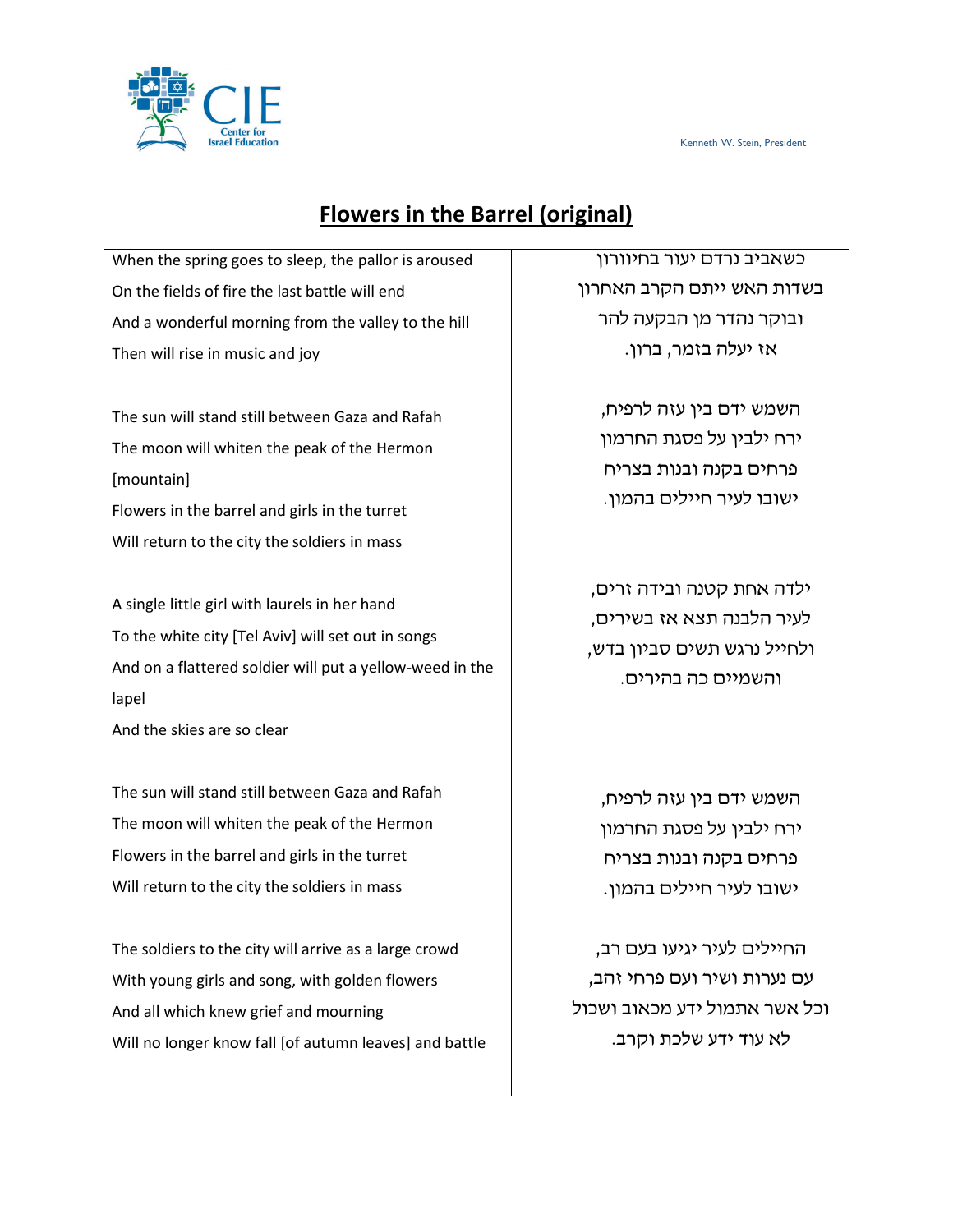

| The sun will stand still between Gaza and Rafah | השמש ידם בין עזה לרפיח,  |
|-------------------------------------------------|--------------------------|
| The moon will whiten the peak of the Hermon     | ירח ילבין על פסגת החרמון |
| Flowers in the barrel and girls in the turret   | פרחים בקנה ובנות בצריח   |
| Will return to the city the soldiers in mass    | ישובו לעיר חיילים בהמון  |
|                                                 |                          |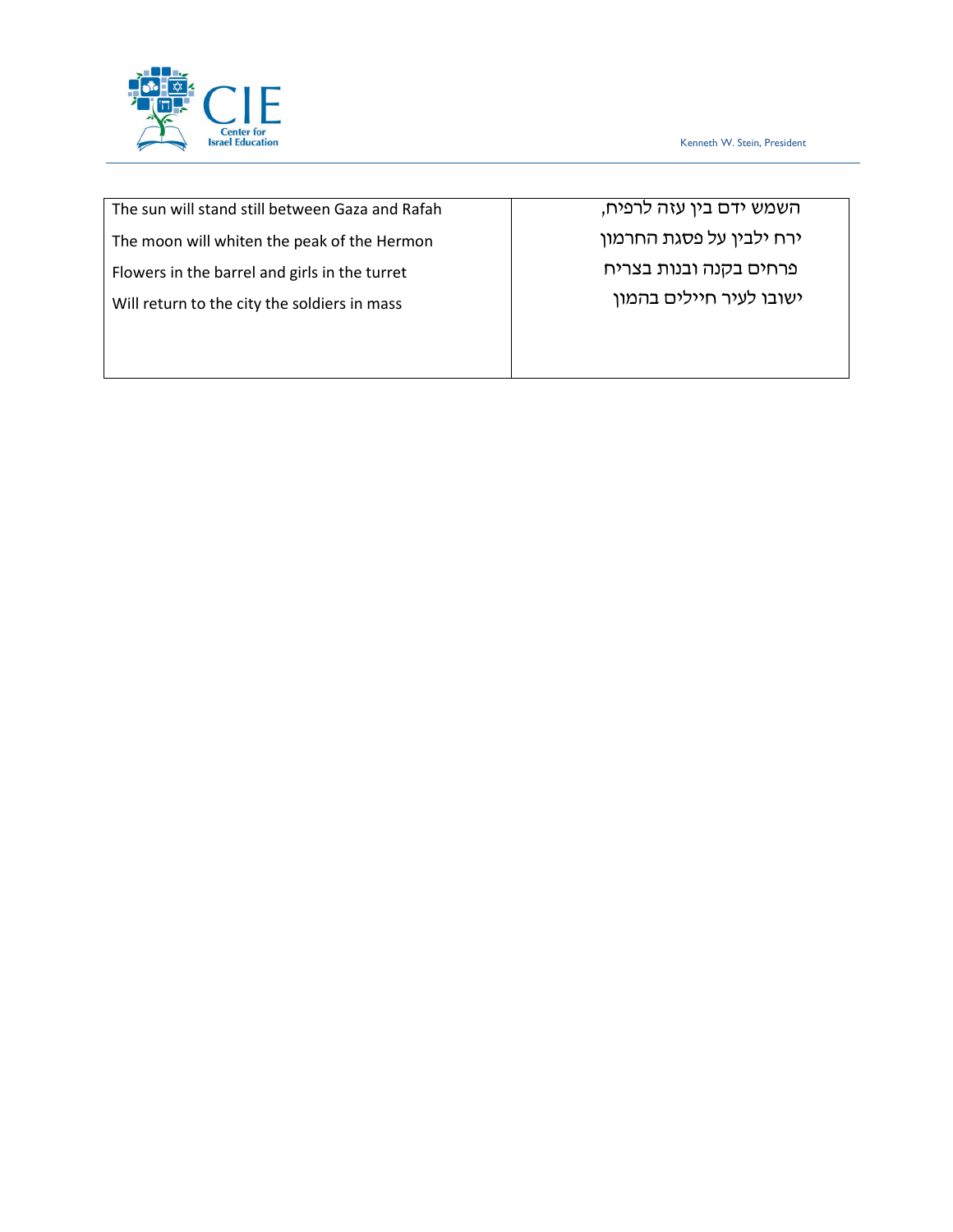

Kenneth W. Stein, President